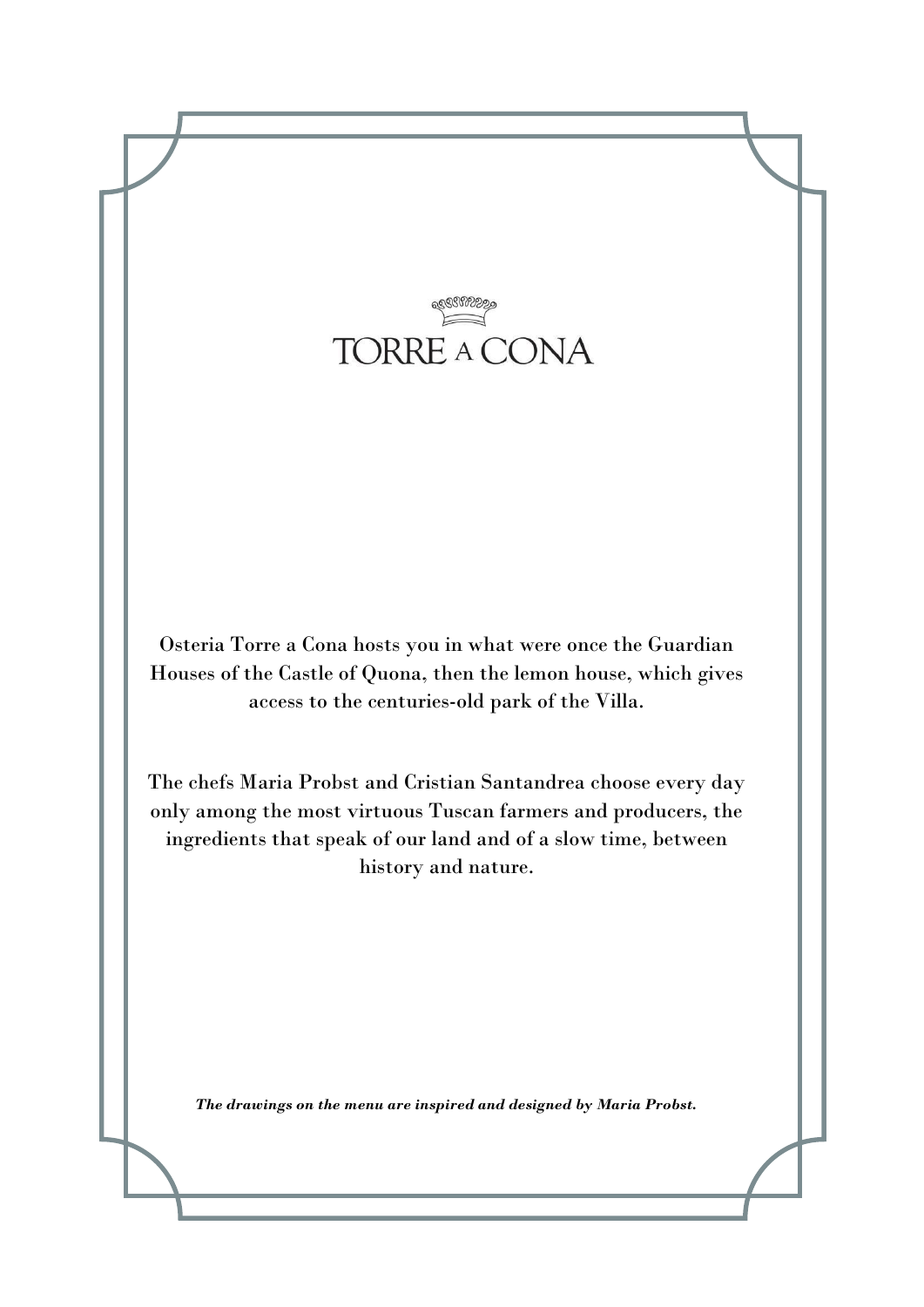

## ANTIPASTI

Fried onion rings, served with asparagus and sage 10

Guinea fowl liver mix flavoured with Vin Santo served with a spinach flan 12

> Rainbow trout roll served with mixed salad of fennel and grapefruit 12

Grilled anchovies garnished with sausages, and a mixed salad 12

> Focaccia with dry-cured Tuscan Ham DOP, fresh Pecorino, rocket salad 11



We kindly ask you to inform the front of house staff for any food allergies and / or intolerances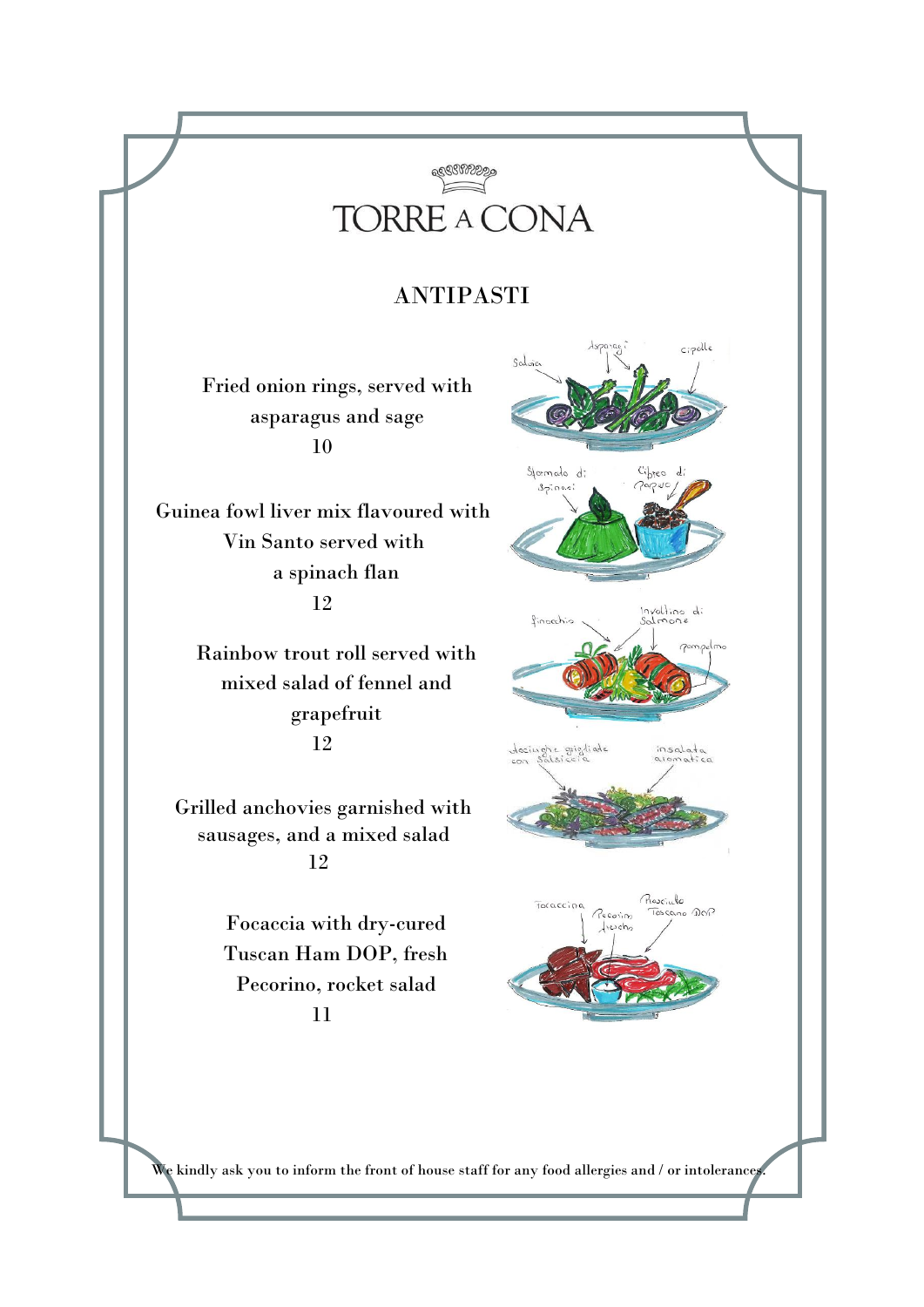## TORRE A CONA

## PRIMI

Risotto flavoured with Safran, served with mint, asparagus, salmon roe 14

Seasonal vegetables soup, on a crust of lightly garlicky brown bread 13

Homemade Pici flavoured with Fennel seeds served with a Tuscan pork ragu, breadcrumbs and chili pepper 15

Whole meal flour fusilli, with blue cheese, fresh peas, marinated tomatoes and candied citron 16

Capellotti filled with potato and parsley, served a pheasant ragout and truffle 16









We kindly ask you to inform the front of house staff for any food allergies and / or intolerances.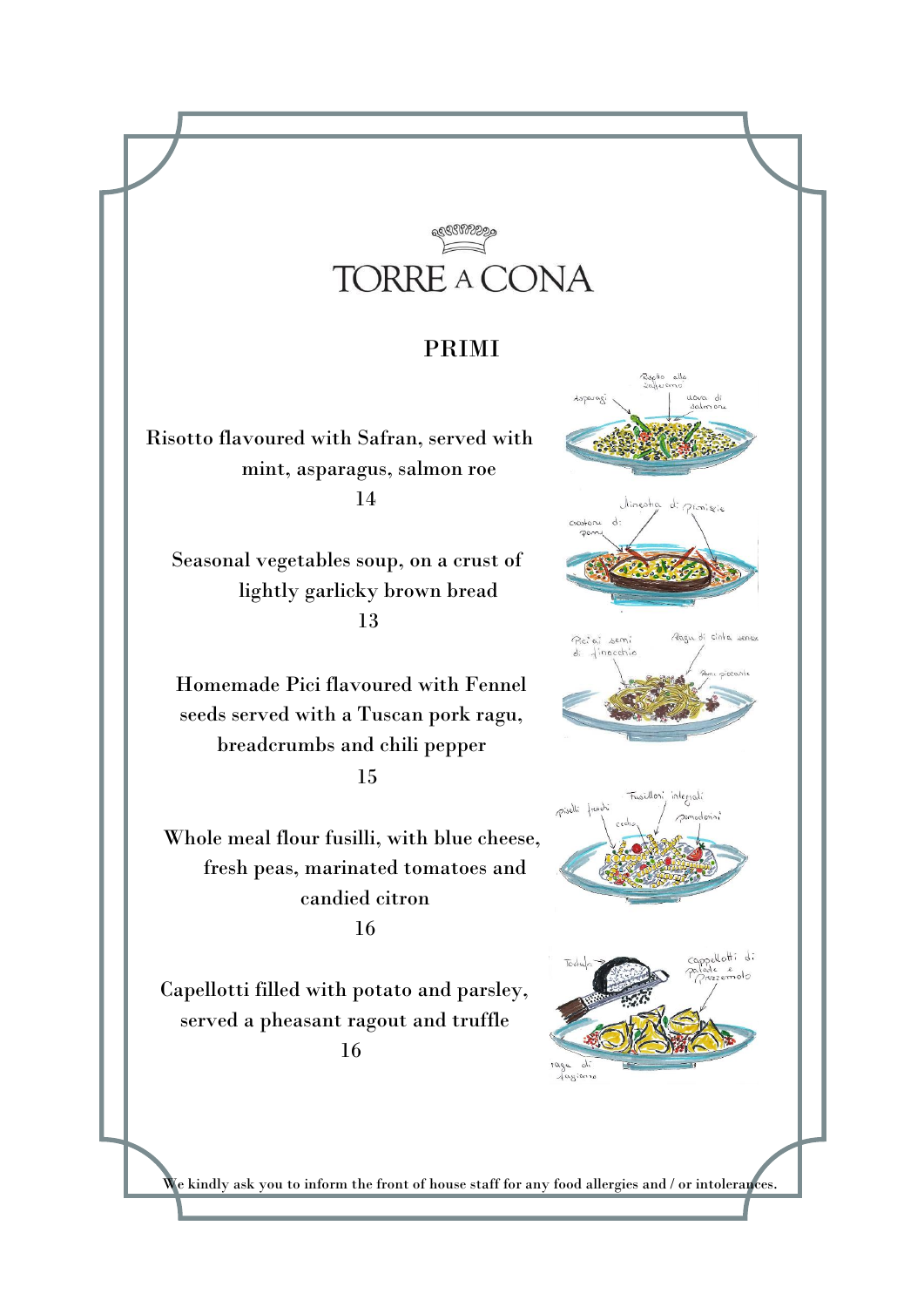

Acoffadito di<br>agnello /

Cicorea

polpette di

Barrala

Vesclus

cresta di

Agretti Corcali

salsa di<br>Pomodoro

## SECONDI

Grilled lamb and sheep served with friar's beard and Jerusalem artichokes 25

> Duo of grilled and tartare, Tuscan Maremanna beef and spring truffle 27

Tuscan pork in porchetta sweet and sour onions and chicory 24

Fried potatoes and vegetables balls, with tomato sauce 18

Cod with a bread and herbs crust with asparagus

25

Traditional Tuscan wild boar stew served with a fried Formenton polenta 24

We kindly ask you to inform the front of house staff for any food allergies and / or intolerances.